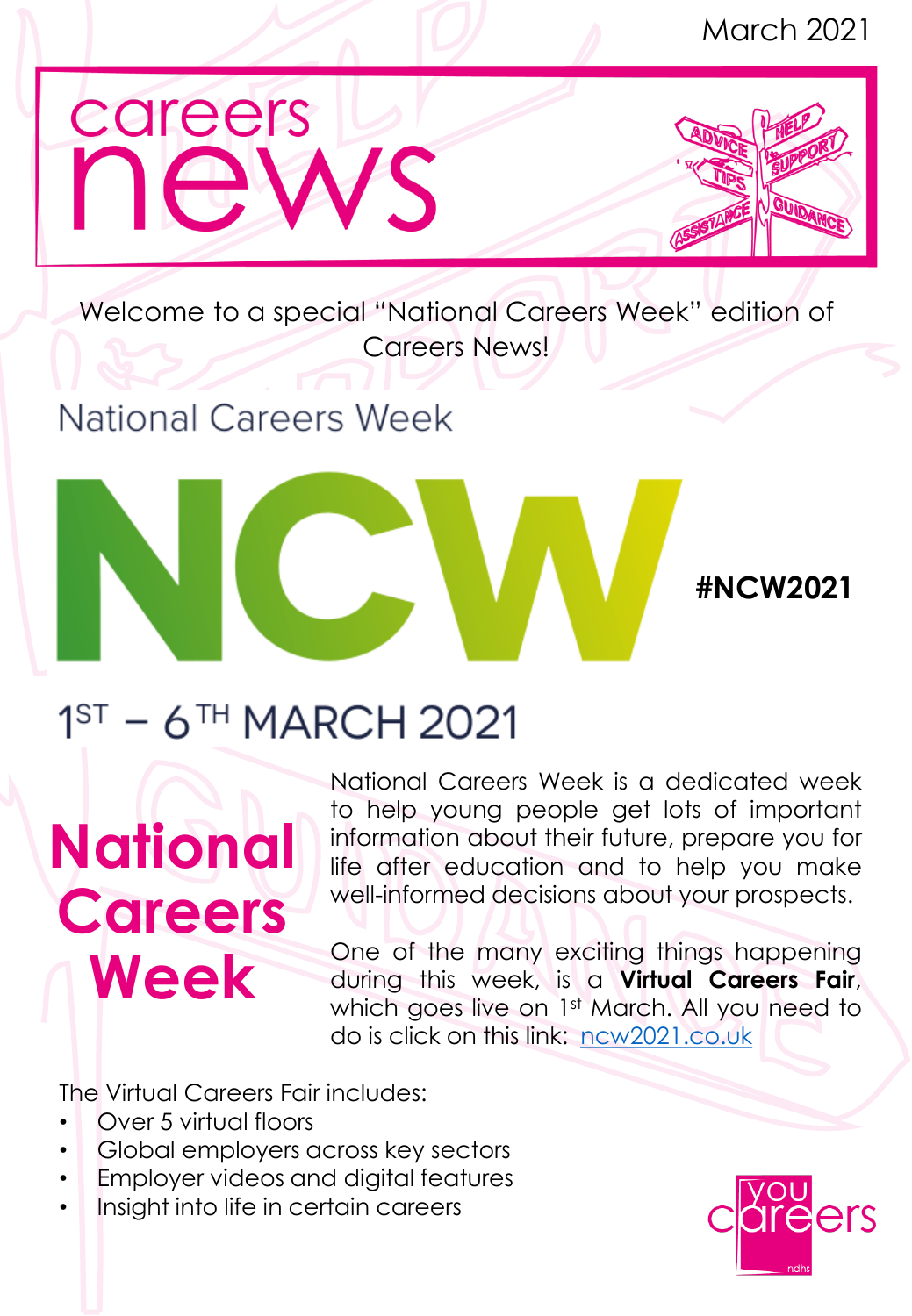



### National Careers Week

**BT at Adastral Park are putting on 3 special online sessions:**

- Tuesday 2nd March at 4 5pm **Live Virtual Tour of BT's Technology Innovation Showcases at Adastral Park. Sign up [here.](https://setpointherts-org-uk.zoom.us/webinar/register/WN_YZtFG6e2RjqKskgt-cODEQ)**
- Thursday 4th March at 4 5pm **Careers / Work Experience during COVID**
- Thursday 4th March at 5.15 6.15pm **Service Platforms Technical Demonstration**

More information about BT and its exciting careers in technology can be found at [www.bt.com/earlycareers](http://www.bt.com/earlycareers)





### Useful links and opportunities:

| Discover! Creative Careers: videos on YouTube giving you an<br>insight into the range of roles that exist across the creative<br>industries.                                 | Click here |
|------------------------------------------------------------------------------------------------------------------------------------------------------------------------------|------------|
| Neaco Apprenticeships Week podcast: a podcast created<br>by neaco which puts together all the highlights of National<br>Apprenticeship Week                                  | Click here |
| <b>Sheffield Live:</b> Range of live sessions from the University of<br>Sheffield including campus tours, info on student finance, life<br>as a student, careers advice etc. | Click here |

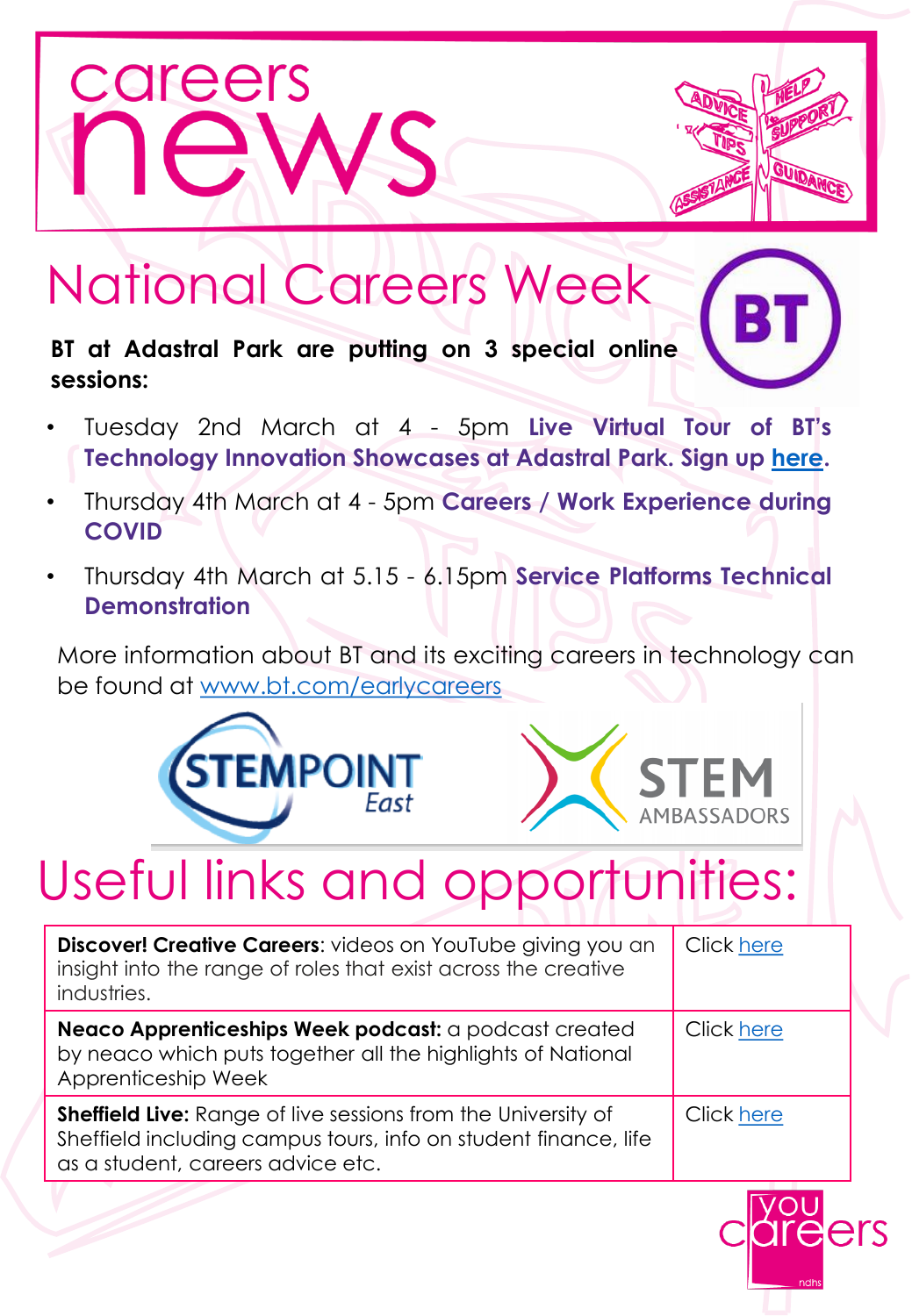### February 2021





# Spotlight on ...

## **Careers in "Clean Energy"**

The demand for low-cost energy combined with an increasing concern for the environment and climate change means that **sustainable energy** production is becoming more and more significant. The drive to find clean, renewable energy sources requires extensive research and the development of new technologies, which in turn requires a wide-range of people, skills and jobs.

The clean energy sector not only offers careers in production, but also finance, economics, sales and marketing.

We are lucky in that Norfolk and Suffolk, due to their coastal location are big employers in this sector, so there are many current and future job opportunities worth exploring in this field.

New Anglia Careers Hub have created this fantastic resource, which allows you to explore potential career pathways in this sector, You will find interesting articles, career advice, information and videos. To access this resource, click [here](https://padlet.com/New_Anglia_Careers_Hub/cs334u3q3t052vg4).





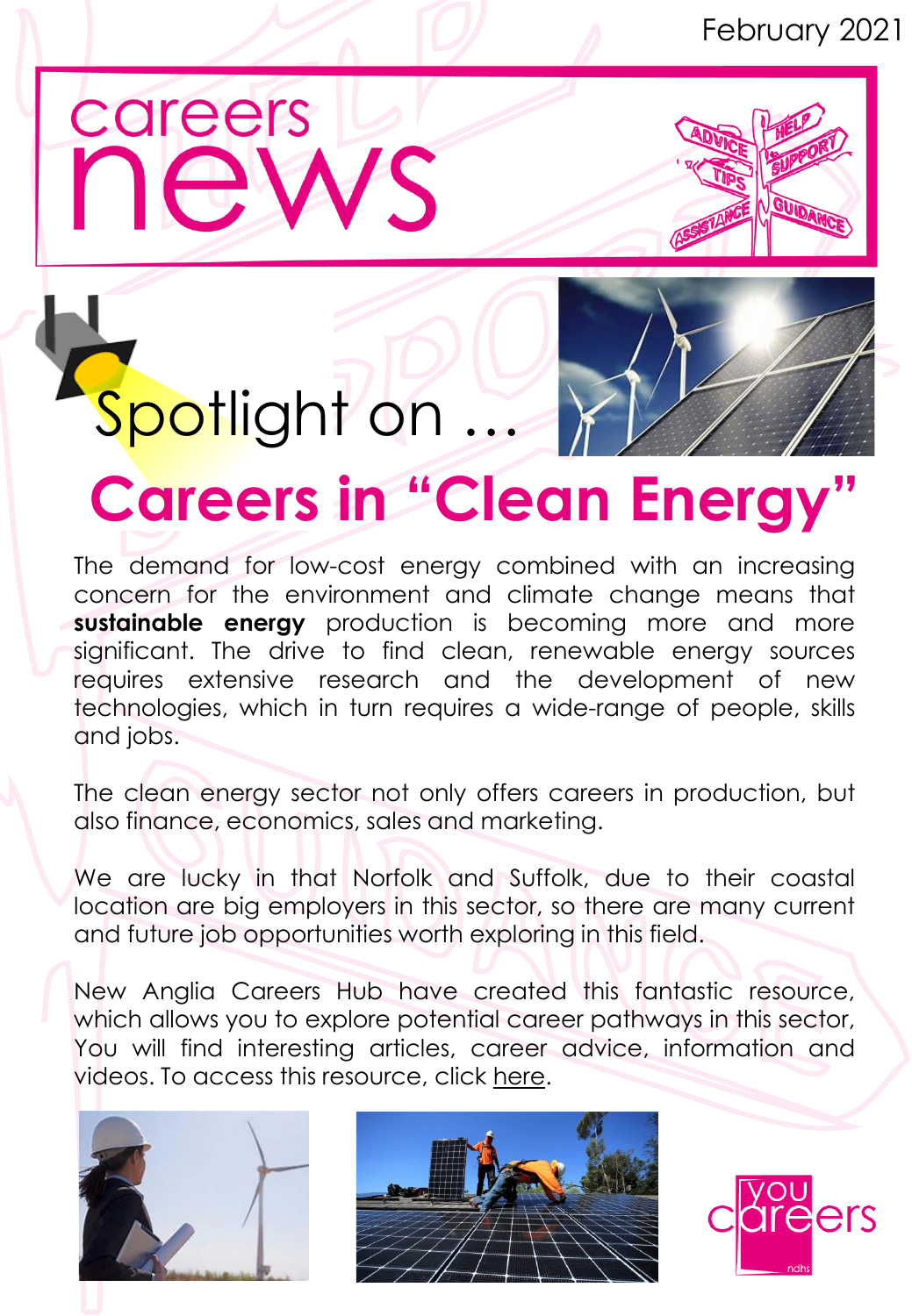

### "Careers & Coffee"

Careers & Coffee is a series of twice weekly sessions on YouTube, which see speakers from different career sectors talking about their work, career pathways and experiences. Sessions are streamed live on the New Anglia Local Enterprise Partnership YouTube channel [here.](https://www.youtube.com/c/NewAngliaLocalEnterprisePartnership/videos)



You will find sessions about virtual work experience, changing your career pathway, life as an apprentice and more. Links to previous episodes can be found here: [Season](https://eur03.safelinks.protection.outlook.com/?url=https%3A%2F%2Fyoutube.com%2Fplaylist%3Flist%3DPLRnKexbbDeeBB3cI2DsiVAjlBLotDwU9t&data=04%7C01%7CAFox%40ndhs.org.uk%7C1130902499f64e3a321b08d8d7107a94%7Cee6ca979960b4e1eaf9d28fbfdc31533%7C1%7C0%7C637495813385418095%7CUnknown%7CTWFpbGZsb3d8eyJWIjoiMC4wLjAwMDAiLCJQIjoiV2luMzIiLCJBTiI6Ik1haWwiLCJXVCI6Mn0%3D%7C1000&sdata=KWBLDGTA8YgLS0Cw8HXMuXs%2Bd9Y%2FaKOMDPoUFwb%2FYEQ%3D&reserved=0) 1 / Season 2 / Season 3 / [Specials](https://eur03.safelinks.protection.outlook.com/?url=https%3A%2F%2Fyoutube.com%2Fplaylist%3Flist%3DPLRnKexbbDeeCeH_v-3GkI6DZJ2TfDR4JB&data=04%7C01%7CAFox%40ndhs.org.uk%7C1130902499f64e3a321b08d8d7107a94%7Cee6ca979960b4e1eaf9d28fbfdc31533%7C1%7C0%7C637495813385423072%7CUnknown%7CTWFpbGZsb3d8eyJWIjoiMC4wLjAwMDAiLCJQIjoiV2luMzIiLCJBTiI6Ik1haWwiLCJXVCI6Mn0%3D%7C1000&sdata=Tv%2B6IxW0ys7%2BOepNNOhQJpCEvEEPTB1kZ4LWm2e9mHI%3D&reserved=0)



This week, careers in **law** will be taking centre stage, and will feature judges from around the UK.

Tuesday 2<sup>nd</sup> March [12.30-1.00](https://eur03.safelinks.protection.outlook.com/?url=https%3A%2F%2Fwww.youtube.com%2Fwatch%3Fv%3DQ2RRY_vF88k&data=04%7C01%7CAFox%40ndhs.org.uk%7C81e638db593a425fb45508d8d9b03ce9%7Cee6ca979960b4e1eaf9d28fbfdc31533%7C1%7C0%7C637498698245928968%7CUnknown%7CTWFpbGZsb3d8eyJWIjoiMC4wLjAwMDAiLCJQIjoiV2luMzIiLCJBTiI6Ik1haWwiLCJXVCI6Mn0%3D%7C1000&sdata=XFaTXYXdemVQv1s5vZFfMFWkSCeMxxtrAkPPQqLLpQE%3D&reserved=0) - <u>Lord Hamblen,</u> Justice of the Supreme Court

Thursday 4<sup>th</sup> March 12.30-1.00 - <u>Meet the</u> Judges Judges from across the UK [discussing](https://eur03.safelinks.protection.outlook.com/?url=https%3A%2F%2Fwww.youtube.com%2Fwatch%3Fv%3DV00SYqGHNZc&data=04%7C01%7CAFox%40ndhs.org.uk%7C81e638db593a425fb45508d8d9b03ce9%7Cee6ca979960b4e1eaf9d28fbfdc31533%7C1%7C0%7C637498698245938931%7CUnknown%7CTWFpbGZsb3d8eyJWIjoiMC4wLjAwMDAiLCJQIjoiV2luMzIiLCJBTiI6Ik1haWwiLCJXVCI6Mn0%3D%7C1000&sdata=AYlFkR%2FImG%2FqpiQJX4Aw8IYCjZm39w3ddT9cfHdikKc%3D&reserved=0) their roles and the different Courts in the UK.

### Employer videos

If you're interested in finding out more about specific careers, click [here](https://www.youtube.com/playlist?list=PLRnKexbbDeeBNJSfSLLVOWEE1f-4yihy6) to watch 5-10 minute videos from a wide range of employers who talk about their job roles, including:

- deputy manager of a holiday park
- member of Virgin Airlines cabin crew
- head of digital development
- private client financial consultant

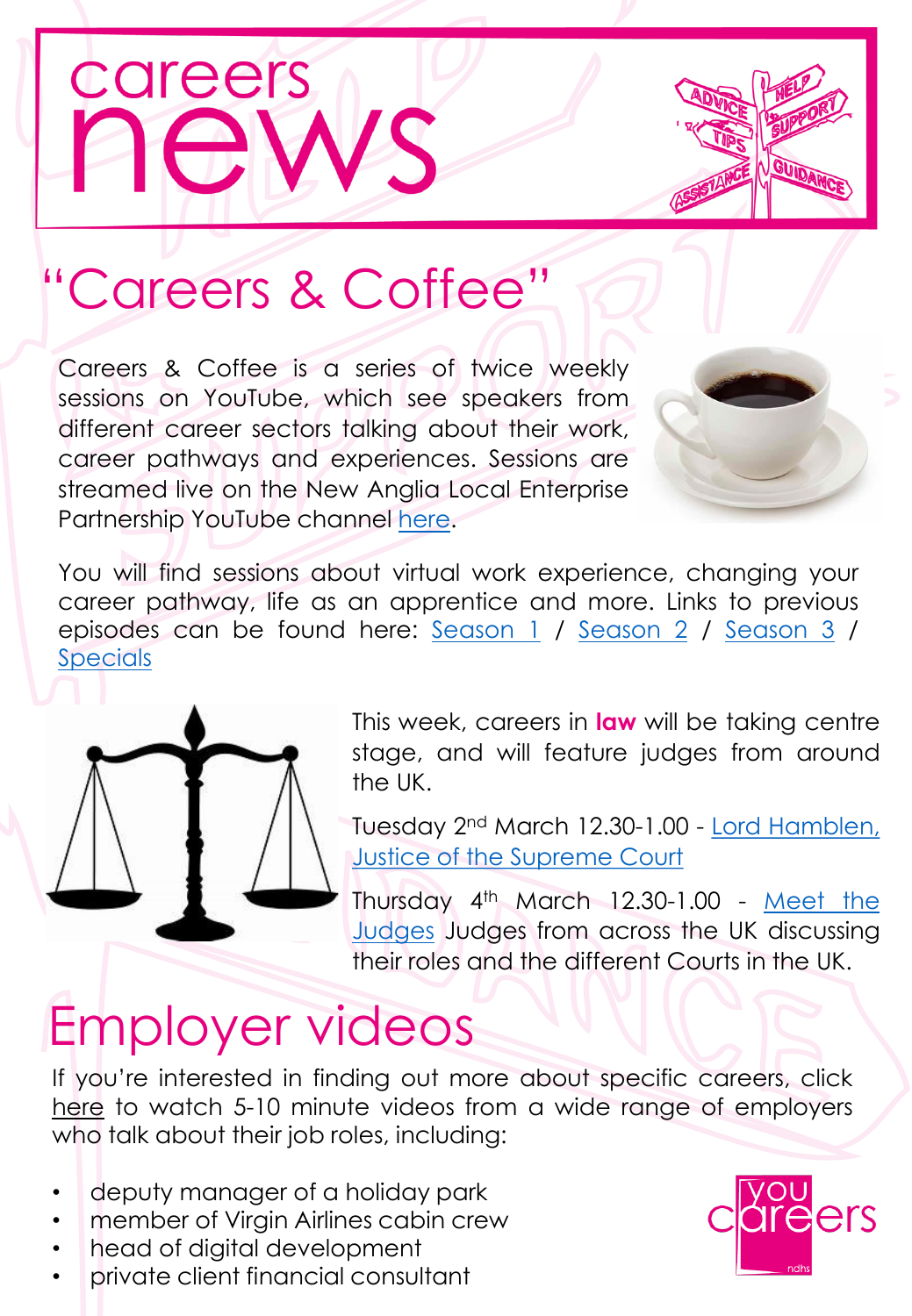

Adastral park will be holding a virtual free STEM week for parents and students

Over 5 days they will cover 5 different themes:

- Monday 8 th March **Cyber Security**
- Tuesday 9 th March **Smart Cities**
- Wednesday 10<sup>th</sup> March **Creative Media**
- Thursday 11th March **Drones**

careers

▪ Friday 12th March – **Health & Sports Science**

Each day, a different theme will be launched on the website [here](https://atadastral.co.uk/bsw/)

You can access videos exploring the theme and the cool technology that brings these themes alive.

You can also join a live Q&A session with the experts each day for **FREE**, from 1345 – 1430. These sessions will be run through a moderated MS Teams live stream – cameras and mics will be off – and questions will be moderated before appearing on the screen.

You can register to join each of the sessions [here.](https://stem.wsc.ac.uk/stemtastic21/)